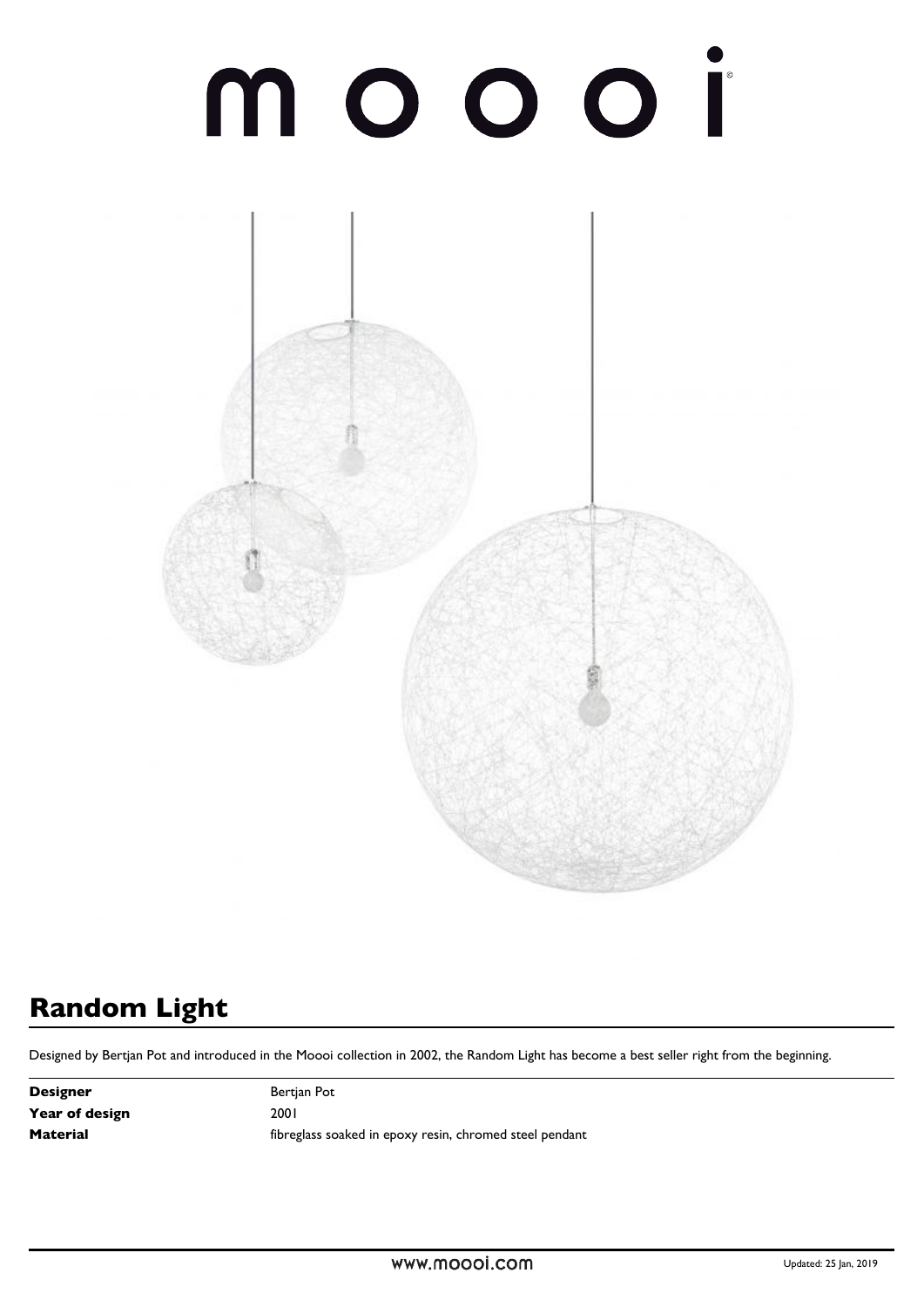# OO N O  $\Box$

# **detailing**



The Random light has a small opening to help with replacing the light bulb.

### **colours**





### **technical (Incandescent version)**

CE

#### E27 x 1

60 W MAX type G Cable length 4M (black) 10M cable available on request Plastic white canopy (white shade) Plastic black canopy (black shade)



E26  $\times$  1 60 W MAX type G Cable length 4M (black) 10M cable available on request Chrome canopy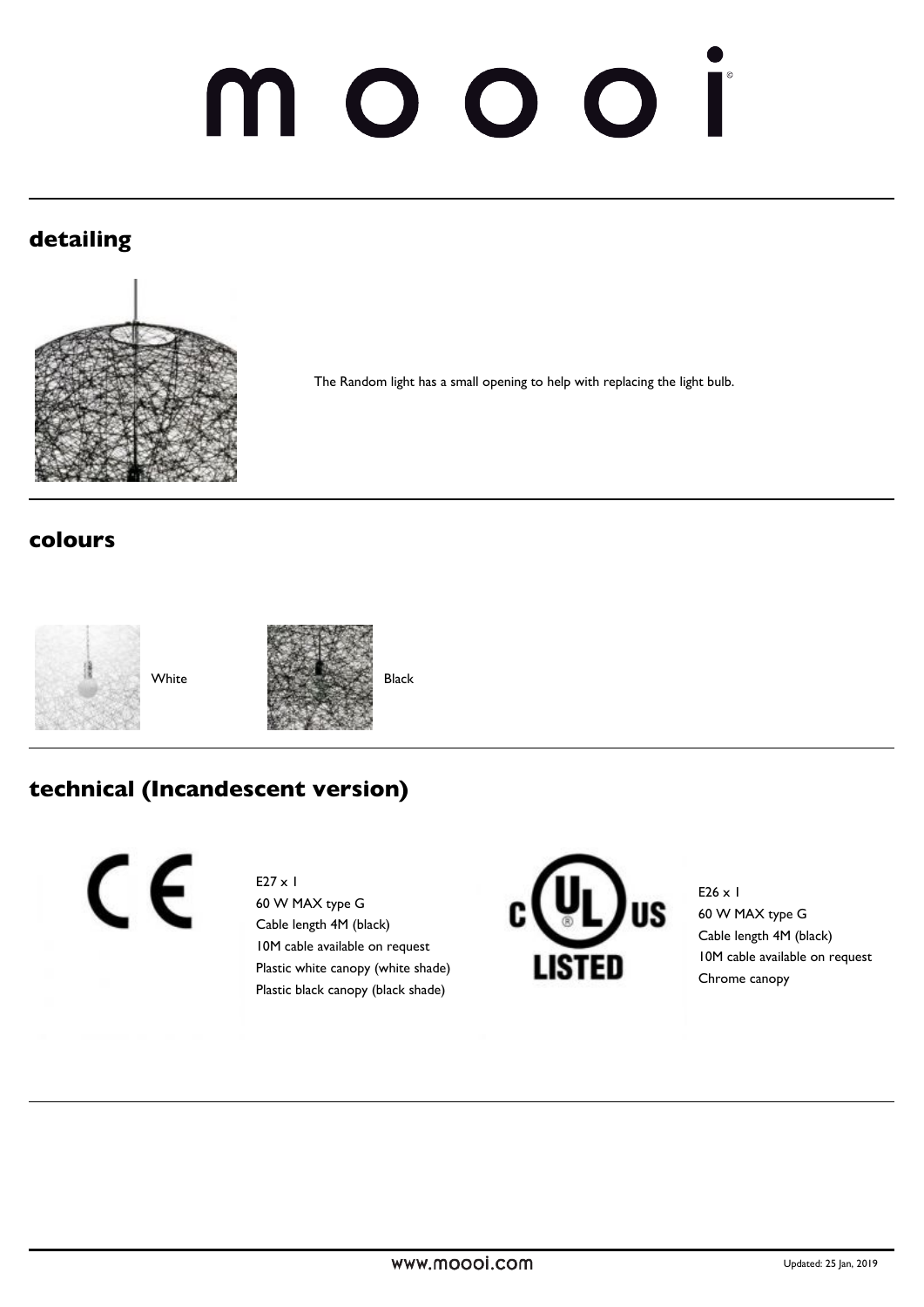# noooi

### **technical (LED version)**

C E

#### **small Random LED** *(CE)*

Power consumption 8,75W (72lm/W) Colour temperature (degrees Kelvin, K) 2700K (warm white) Luminous flux ( Lumen, lm) 636lm

#### **medium Random LED** *(CE)*

Power consumption 11,5W (75lm/W) Colour temperature (degrees Kelvin, K) 2700K (warm white) Luminous flux ( Lumen, lm) 863lm

#### **large Random LED** *(CE)*

Power consumption 11,5W (75lm/W) Colour temperature (degrees Kelvin, K) 2700K (warm white) Luminous flux ( Lumen, lm) 863lm

#### **general Random LED** *(CE)*

Input voltage of 240V ~ 50Hz/ 60 Hz AC Power supply included in canopy Cable length 4M (black) 10M cable available on request Plastic white canopy (white shade) Plastic black canopy (black shade) The average service life of Random light LED is 50,000 hours, while maintaining +70% of the light output.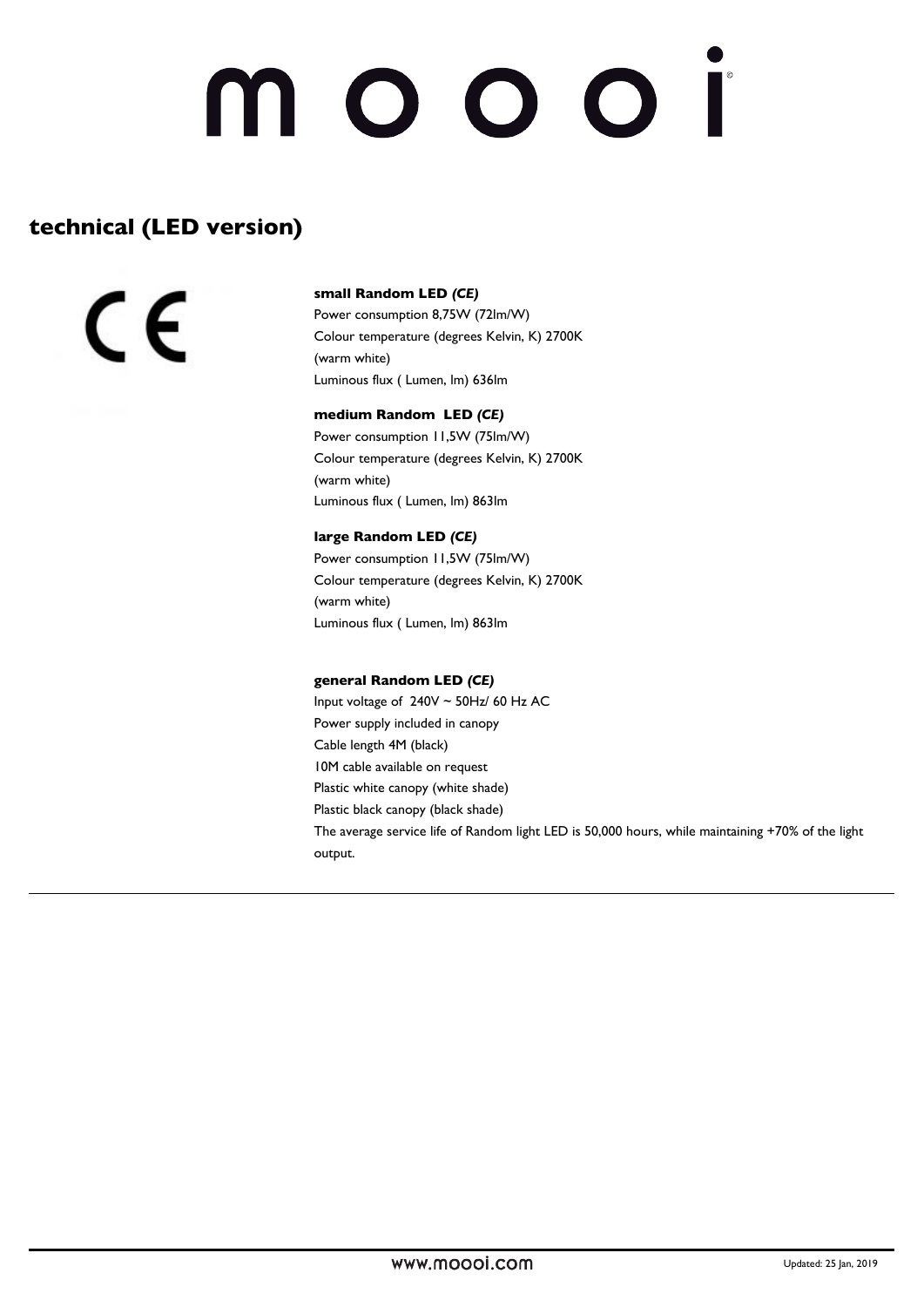# 10001

# **technical UL (LED version)**



**small, medium & large random LED** *(cULus)*

Power consumption 11.3W (42.9lm/W) Colour temperature (degrees Kelvin, K) 2600K (warm white) Luminous flux ( Lumen, lm) 485lm

Input voltage of 110V ~ 60Hz AC Power supply included in canopy Cable length 4M (black) 10M cable available on request Metal matt white canopy (white shade) Metal matt black canopy (black shade) The average service life of Random light LED is 50,000 hours, while maintaining +70% of the light output.

### **Recommended dimmer specs**

For fluent dimming behaviour we advise a dimmer that is compatible with the following specs:

**Transformer type:** Electronic Low Voltage (ELV) **Load type:** Capacitive load (C-Type) **Dimmer type:** Trailing edge / Reverse phase

Please note the functioning of the dimmer and the power supply combination can never be predicted, it always needs to be tested in practice.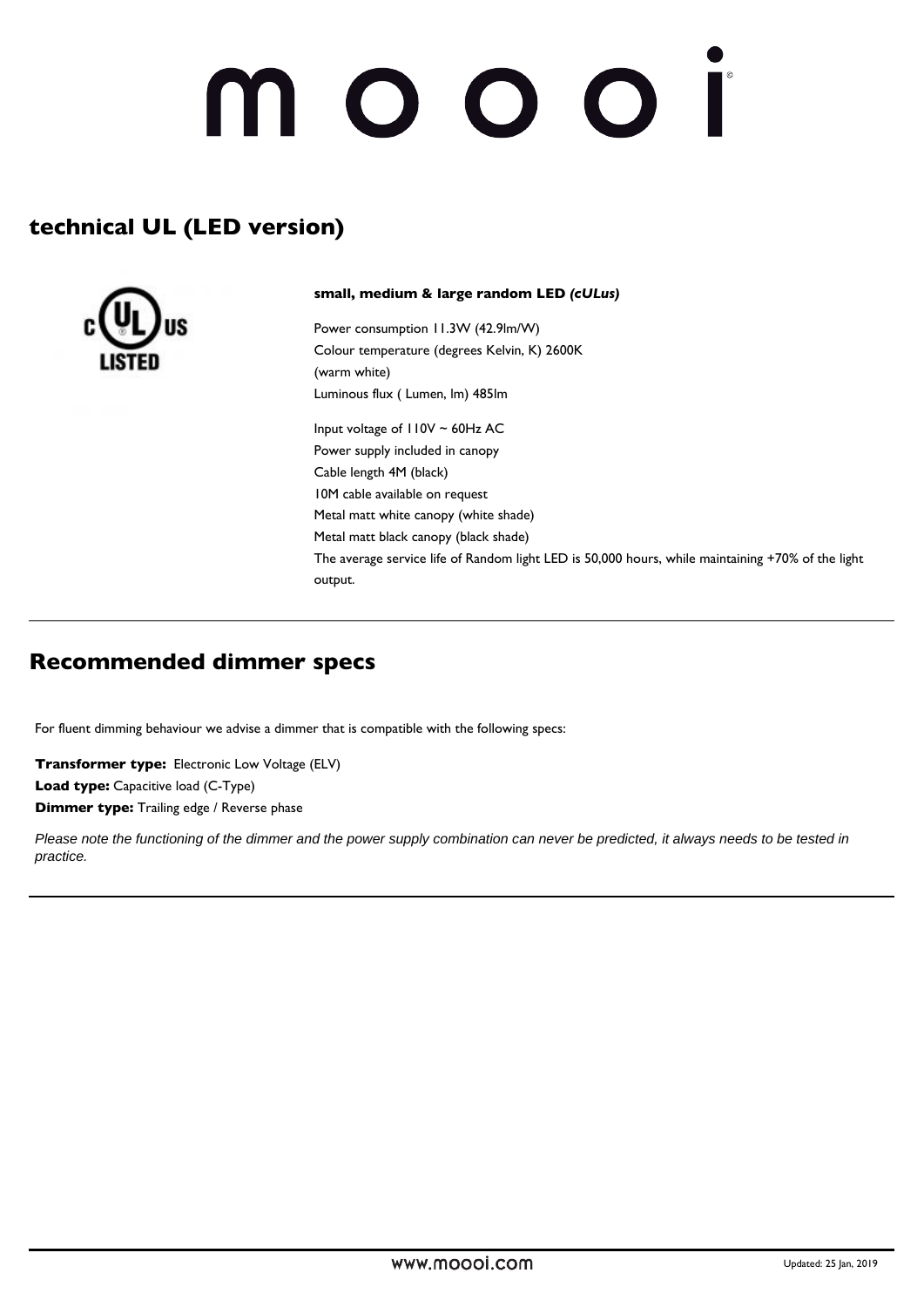# NOOOI

# **packaging**

| random light small &   |
|------------------------|
| random light LED small |
| H 53 cm   20.9"        |
| W 51 cm   20.1"        |
| $D$ 51 cm   20.1"      |

Colli 1/1

Product weight: 1,2 KG | 2,6 lb

With packaging: 2,7 KG | 6 lb

**random light medium & random light LED medium** H 88 cm | 34.6" W 87 cm | 34.3" D 87 cm | 34.3"

Colli 1/1

Product weight: 1,8 KG | 4 lb

With packaging: 6,2 KG | 13,7 lb **random light large**

H 110 cm | 43.3" W 110 cm | 43.3" D 110 cm | 43.3"

Colli 1/1

Product weight: 2,5 KG | 5,5 lb

With packaging: 13 KG | 28,7 lb

## **cleaning instructions**

Due to the intricacy of the Random light it is advised to regularly use a feather duster to remove dust particles.